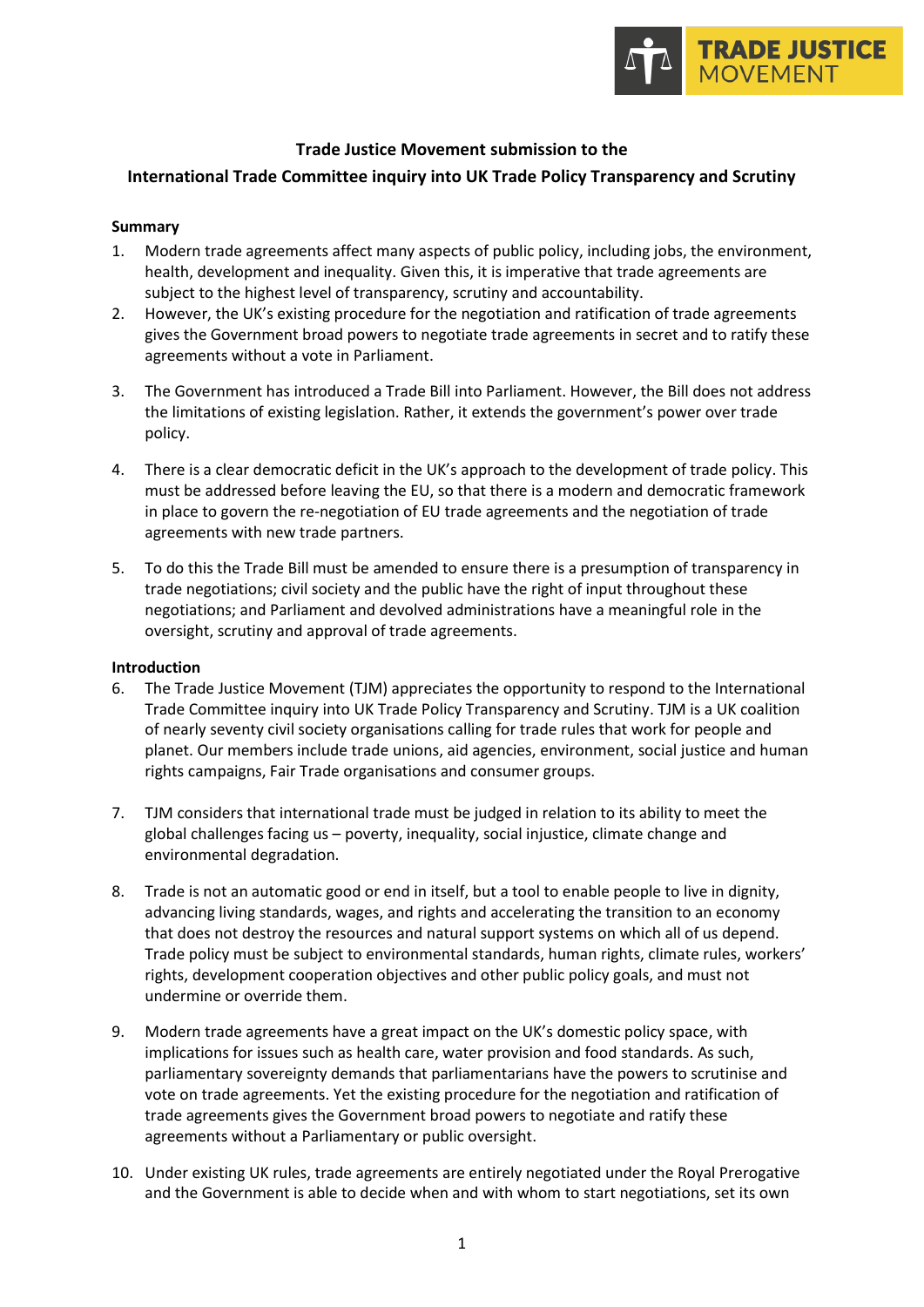priorities and objectives, conduct negotiations and conclude and sign the eventual deal.<sup>1</sup> There are no transparency requirements: neither the public or civil society are guaranteed a right of input and parliament does not have a mandate to oversee and scrutinise trade negotiations.

- 11. The Westminster Parliament's only role is at ratification, but this is limited to a negative procedure.<sup>2</sup> The trade agreement is laid before Parliament, and if no objections are raised within 21 sitting days the agreement is ratified. There is no guarantee of debate. It is not absolutely clear how an objection could be made, but it would have to either be in government time (if the government was prepared to provide this opportunity), opposition time (if an opposition day debate is scheduled within the 21 days) or a delegated legislation committee.<sup>3</sup> If an objection is made, the government can provide an explanation as to why the agreement should nevertheless be ratified and the process repeats. It is therefore not technically possible for Parliament to outright reject a trade agreement if the government wishes to persist.
- 12. There is no role for the devolved administrations in scrutiny of trade agreements. While trade policy itself is reserved, many areas of policy that trade deals may impact on are devolved, for example: health, environment, food, farming, public procurement and the provision of public services.
- 13. There is a clear democratic deficit in the current negotiation and ratification procedure. This should be addressed as a matter of urgency, so that the UK has a modern and democratic framework in place prior to leaving the EU. This framework should cover both the renegotiation of EU trade agreements and the negotiation of trade agreements with new partner countries.
- 14. The government has introduced a Trade Bill into Parliament. However, the Bill does not include the necessary provisions to ensure the UK's procedure for negotiating and ratifying trade agreements is democratic and transparent.
- 15. The Trade Bill must be reformed to guarantee the right of Parliament to set a thorough mandate to govern each trade negotiation, with a remit for the devolved administrations; the right of the public to be consulted as part of setting that mandate; the presumption of transparency in negotiations; the right of Parliament to amend and to reject trade deals, with full debates and scrutiny guaranteed and a remit for the devolved administrations; and the right of Parliament to review trade deals and withdraw from them in a timely manner.

# **Which documents pertaining to trade policy and negotiations should the Government make publicly available – and which should remain confidential?**

- 16. The lack of transparency in trade negotiations has received sustained public criticism in the UK and internationally. This criticism has led to increasing acceptance of the need for transparency in trade negotiations and has resulted in some improvements to international negotiation processes.
- 17. After criticism of the lack of transparency during the TTIP negotiations with the USA, the EU committed to: making more negotiating texts public; providing all MEPs with access to additional restricted documents in a secure reading room; reducing the number of restricted documents so that MEPs have access to more information outside the secure reading room; publishing a list of the documents shared with the European Parliament and the Commission as

1

 $<sup>1</sup>$  House of Commons Library (2017) The royal prerogative. Briefing paper number 03861. UK Parliament.</sup> http://researchbriefings.parliament.uk/ ResearchBriefing/Summary/SN03861

 $2$  Ratification is under the Constitutional Reform and Governance Act 2010, section 20, <https://www.legislation.gov.uk/ukpga/2010/25/section/20>

<sup>&</sup>lt;sup>3</sup> House of Commons Library, Parliament's role in ratifying treaties. House of Commons, 2017, pp12-13, <http://researchbriefings.parliament.uk/ResearchBriefing/Summary/SN05855>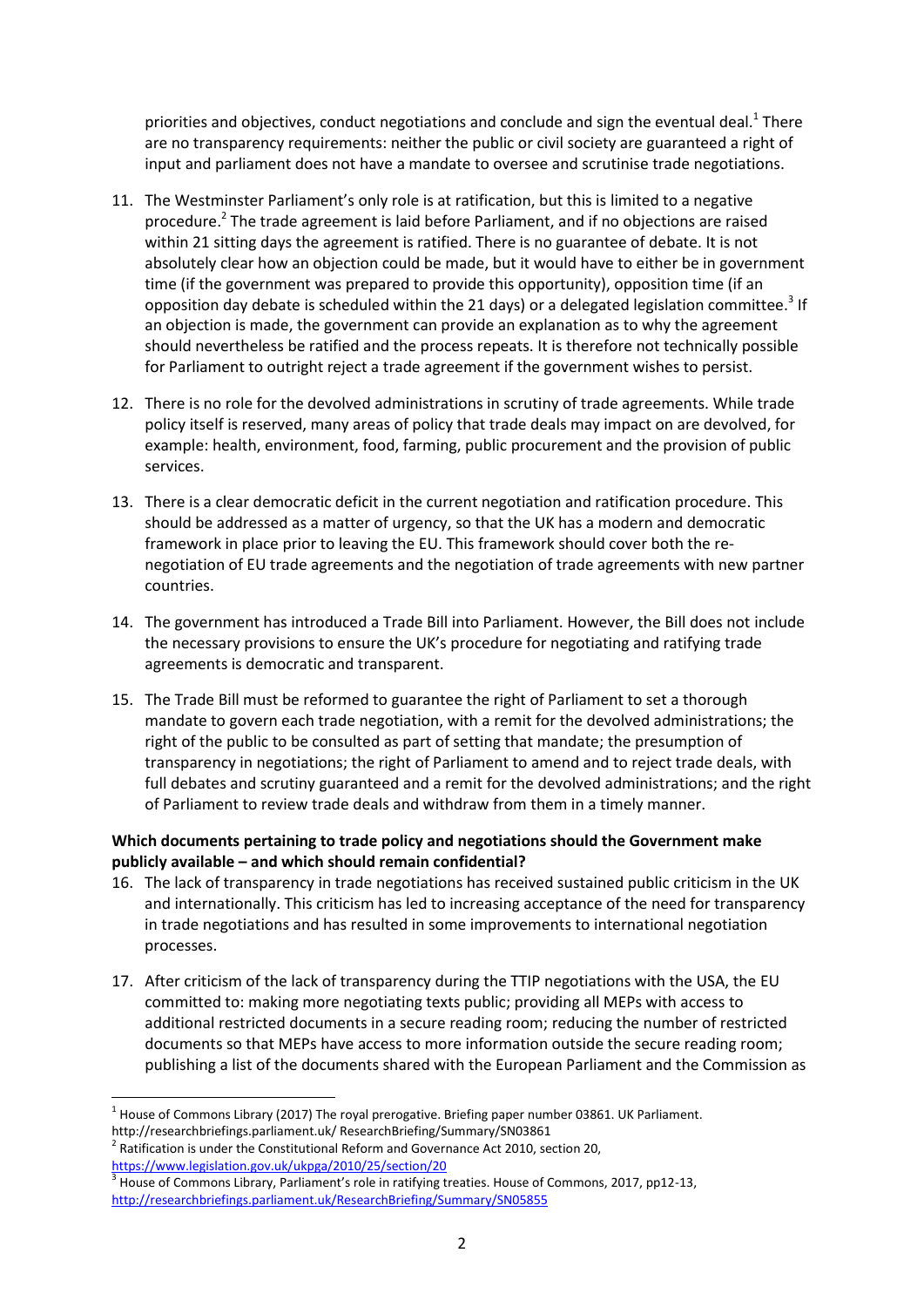well as information about who is being consulted in relations to trade negotiations; disclosing negotiating mandates immediately after their adoption; and publishing final trade agreement texts in advance of the legal revision being completed.<sup>4</sup>

- 18. The WTO also publishes submissions made by member states during negotiations and reports by committee chairs on its website and the USA has committed to publish negotiation objectives prior to starting trade negotiations, impact assessments for all trade agreements, and negotiating texts before signing trade agreements.
- 19. Beyond this, transparency is the norm in a wide range of intergovernmental organisations. The United Nations Framework Convention on Climate Change publishes negotiating texts and submissions from parties prior to the start of its negotiations and as the negotiations progress. For the World Health Organisation, World Intellectual Property Organisation, Human Rights Council and the Aarhus Convention it is routine for draft negotiation documents to be released throughout negotiations processes, and for meetings to be open to accredited observers and event broadcast live on websites.
- 20. The international direction of travel in trade policy is towards increased transparency. The UK should follow this trend by ensuring the presumption in UK trade negotiations is towards transparency. This means that all materials should be made public unless there is a specific and convincing reason as to why confidentiality is required.
- 21. In particular the government should release its text proposals ahead of each negotiating round. The consolidated text, showing the current state of agreement between the parties, should be released after each negotiating round. Impact assessments for all trade agreements should also be published in good time and their findings should be communicated in non-technical language.

## **What level of access should Parliament and the devolved administrations and legislatures have to trade policy documents, including trade negotiation texts?**

22. Members of the Scottish parliament and the Welsh and NI assemblies should be given the legal right to see the negotiating mandate prior to the start of negotiations, the negotiation texts as negotiations progress, and the final text of trade agreements prior to ratification.

## **How should the Government consult business and civil society groups on trade policy matters, including prospective and on-going trade negotiations?**

- 23. A robust procedure for public and civil society consultation and input throughout trade negotiations is crucial to build public trust in trade agreements. It will also lead to the development of trade agreements that have better outcomes for the UK public.
- 24. The USA's public consultation system mandates that public consultations must be carried for 90 days prior to the initiation of all trade negotiations.<sup>5</sup> This model could be replicated in the UK in order to guarantee the UK public's right of input. However, in order to redress the disproportionate level of access and influence that business stakeholders have throughout trade negotiations, the Government should ensure that public consultation processes address issues of public interest such as the impact of trade agreements on human rights and labour rights conditions, environmental standards, and public service provisions.

**<sup>.</sup>** <sup>4</sup> See European Union (2015) European Commission publishes TTIP legal texts as part of transparency initiative. [http://trade.ec.europa.eu/doclib/press/index.cfm?id=1231;](http://trade.ec.europa.eu/doclib/press/index.cfm?id=1231) European Union (2015) *Trade for all: Towards a more responsible trade and investment policy.* [http://trade.ec.europa.eu/doclib/docs/2015/october/tradoc\\_153846.pdf](http://trade.ec.europa.eu/doclib/docs/2015/october/tradoc_153846.pdf)  <sup>5</sup> Institute for Government (2017) Taking back control of trade policy.

[https://www.instituteforgovernment.org.uk/sites/default/files/publications/IFGJ5448\\_Brexit\\_report\\_160517\\_WEB\\_v2.pdf](https://www.instituteforgovernment.org.uk/sites/default/files/publications/IFGJ5448_Brexit_report_160517_WEB_v2.pdf)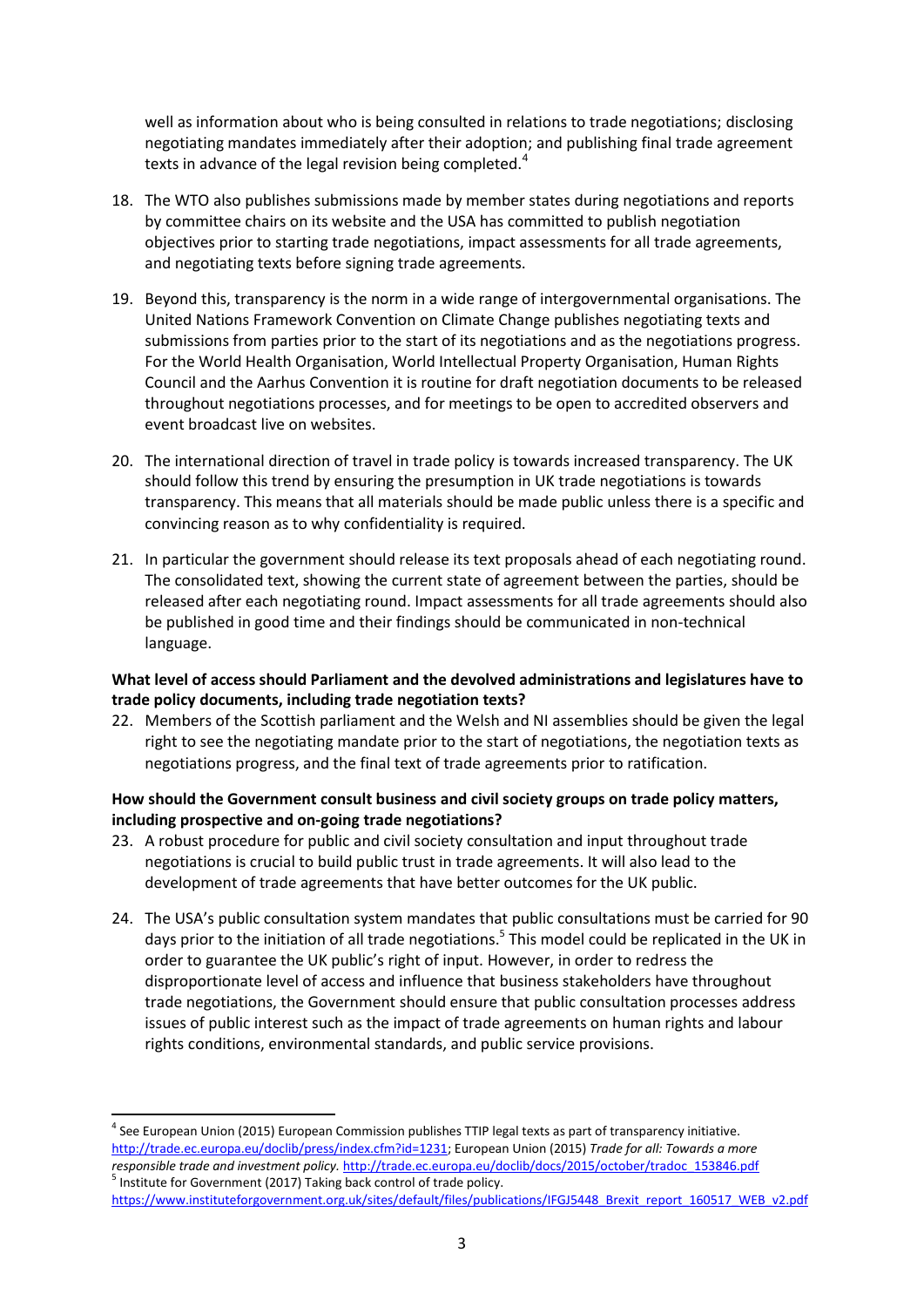- 25. There are several examples that the UK could draw on when developing a mechanism for civil society consultation. However, again, additional steps are required to ensure civil society can participate to the same degree as business stakeholders and that their input is taken on board.
- 26. The USA's advisory committee system is one of the most consultative mechanisms and consists of 28 advisory committees, enabling approximately 700 citizen advisors to gain access to confidential information and comment on draft agreements. Civil society can provide input into trade policy through this system, but in practice the majority of advisory committee members are from private firms<sup>6</sup> and the recommendations and advice given by civil society representatives are often overlooked.
- 27. In the EU, civil society organisations can engage with trade negotiations through the Civil Society Dialogue, which provides a structured space for information sharing that is recorded and web-streamed. However, the dialogue is largely one-way. Information is provided to civil society but there is little opportunity for civil-society to present their ideas or for detailed discussion between government and non-government representatives. This limits scope for meaningful civil society scrutiny of and input into EU trade policy.<sup>8</sup>
- 28. The Cotonou Agreement takes a more comprehensive approach to stakeholder engagement and sets out a legal framework for the participation of non-state actors in trade negotiations.<sup>9</sup> This framework led some countries, such as Guyana, Jamaica and Mauritius, to include nonstate actors as observers in official delegations, although a majority of these actors were from the private sector.<sup>10</sup>
- 29. ECOWAS took this a step further during the Economic Partnership Agreement negotiations with the EU. Private sector and civil society representatives were included in its negotiating team and actively participated in all elements of the negotiations. Civil society actors were able to use this space to put forward alternative market access schemes that offered better development opportunities for West African countries.<sup>11</sup>
- 30. In order to facilitate meaningful civil society scrutiny and input into UK trade agreements the government should carry out mandatory public consultations and publish consultation reports prior to initiating trade negotiations. DIT should also publish its consultation schedules as well as information on who is being consulted when developing a mandate for trade negotiations.
- 31. The government should also establish civil society advisory/consultation body to feed into and scrutinise UK trade policy and trade negotiations. Civil society should be able to decide who participates in the consultation body, and participants should not have restrictions placed upon them as to what they can communicate throughout this process.
- 32. Consultation mechanisms are vital to ensure trade policy has the best possible outcomes for people and the environment in the UK and abroad. However, the UK government cannot rely on

<sup>7</sup> Public Citizen (2000) On Procedures for Obtaining Trade Policy Advice from Non-Governmental Organizations. <https://www.citizen.org/article/procedures-obtaining-trade-policy-advice-non-governmental-organizations>

<sup>11</sup> Trommer, S (2013) "Legal Opportunity in Trade Negotiations: International Law, Opportunity Structures and the Political Economy of Trade Agreements", *New Political Economy*.

<http://www.tandfonline.com/doi/abs/10.1080/13563467.2012.753520>

**.** 

<sup>6</sup> Christopher Ingram & Howard Schneider, *Industry voices dominate the trade advisory system.* 27 Feb 2014, <http://www.washingtonpost.com/wp-srv/special/business/trade-advisory-committees/>

<sup>8</sup> European Commission (2014) *Evaluation of DG TRADE's Civil Society Dialogue in order to assess its effectiveness, efficiency and relevance*, pp. 66-67[. http://trade.ec.europa.eu/doclib/docs/2014/december/tradoc\\_152927.pdf](http://trade.ec.europa.eu/doclib/docs/2014/december/tradoc_152927.pdf)

<sup>&</sup>lt;sup>9</sup> The Cotonou Agreement (2000)[. http://www.europarl.europa.eu/intcoop/acp/03\\_01/pdf/mn3012634\\_en.pdf](http://www.europarl.europa.eu/intcoop/acp/03_01/pdf/mn3012634_en.pdf) <sup>10</sup> The European Centre for Development Policy Management (2001) *A User's Guide for Non-State Actors*. <http://ecdpm.org/wp-content/uploads/cotonou-nsa-guide-chapter-4.pdf>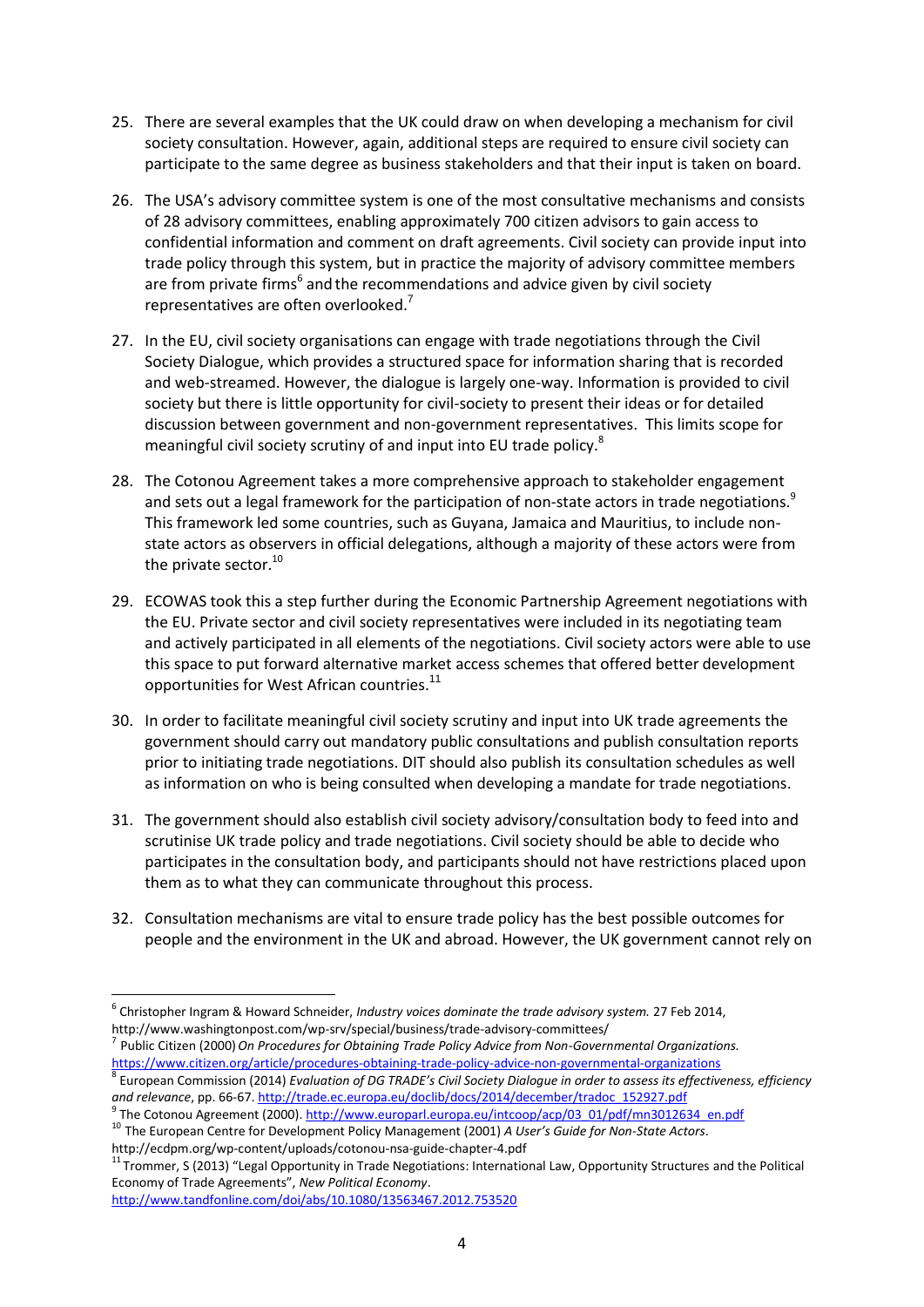these mechanisms alone. A democratic procedure must include transparency, parliamentary scrutiny and oversight and consultation mechanisms.

## **What role should Parliament and devolved administrations and legislatures have in drafting and/or approving the UK's negotiating mandate for trade negotiations?**

- 33. The government should follow a transparent procedure for scoping potential trade agreements before starting negotiations, as is done in the EU. This should involve impact assessments looking at social (including health and education), economic, human rights, environmental, labour and gender impacts both in the UK (including a regional breakdown) and in developing countries. These should be commissioned and carried out independently and should be published, with the findings communicated in non-technical language. These findings should be taken into account when decision whether to go ahead with trade negotiations and how these negotiations should be shaped.
- 34. Parliament should have a mandate to review and recommend amendments to negotiating positions in advance of the negotiations and review impact assessments and make recommendations about whether the Government should proceed with trade negotiations.
- 35. To facilitate this, the government should establish an appropriate parliamentary committee, either by broadening the scope of the House of Commons International Trade Committee or establishing a Trade Scrutiny Committee. This committee should function in a similar manner to the European Scrutiny Committee or the Danish Parliament's European Affairs Committee, which the government must get a mandate from prior to developing positions in the European Council. If this position is revised it must be re-submitted to the Committee for a new mandate $12$
- 36. The government should also establish of a Joint Ministerial Committee on International Trade that includes representatives from all devolved administrations of the UK. That committee should be required to reach a consensus on any draft negotiating mandate before it proceeds to the UK and Scottish parliaments and the Welsh and NI assemblies, and should be revisited if the mandate changes during negotiations.
- 37. Parliament's consent should be secured for the trade negotiations to begin, including on objectives, principles and boundaries of the negotiations. Consent should also be secured from the Scottish parliament and the Welsh and NI assemblies, specifically in relation to their powers and anything within their territories that may be affected by a trade agreement.

# **What procedures should be in place for the UK Parliament and devolved administrations/legislatures to scrutinise trade agreements as they are being negotiated?**

- 38. Parliament should have oversight of trade negotiations as they progress and should have the right to feed into these negotiations. The Parliamentary scrutiny committee detailed above should have a remit to access all trade negotiation documents as negotiations progress.
- 39. The Committee should be given the responsibility to review, amend and approve draft negotiation texts. Adequate time should be given for the committee to scrutinise documents and for the Government to then revise its negotiating position.
- 40. The Joint Ministerial Committee on International Trade should facilitate engagement between the Department for International Trade and devolved administrations throughout trade negotiations. Scrutiny committees should be established in each devolved administration and

 $\overline{a}$ 

<sup>12</sup> Sargeant, J., Runswick, A., Clarke, S (2017) *A Democratic Brexit: Avoiding Constitutional Crisis in Brexit Britain.* <http://www.unlockdemocracy.org/publications/a-democratic-brexit-report>